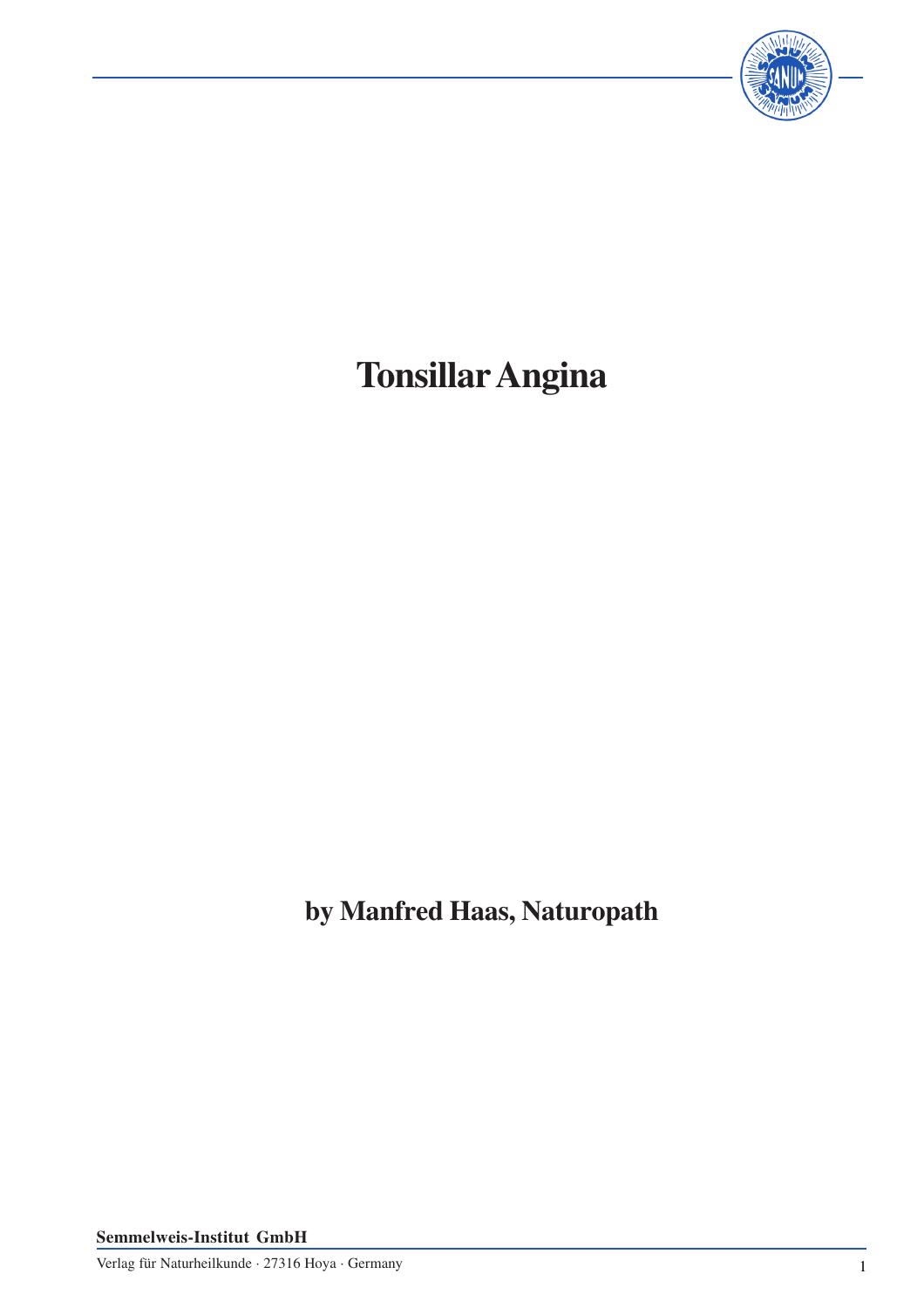

## **What you need to know from the start**

The tonsils are situated in the pharynx and are divided into Tonsillæ pharyngea (adenoids), Tonsillæ palatinae ("the tonsils") and Tonsillæ tubariæ (lymphatic tissue of the lateral pharyngeal bands).

The azygous adenoid is found on the roof of the pharynx, and the zygous tonsils are between the two palatal arches, where the oral and nasal cavities join the pharynx. Together with the lingual tonsils (Tonsillæ linguales) they all form part of the secondary lymphatic system. They are situated immediately below the epithelium of the oral cavity and their basic structure consists of reticular connective tissue, in which lymph follicles are embedded. In many places the epithelium extends deep in between the lymphatic tissue, thus enlarging the contact surface. In this way antigens that find their way in via the nose and the mouth are in contact with immune cells at an early stage, thus activating the specific defence mechanism. In the event of largescale infection, the lymph follicles enlarge as a consequence of the sizeable increase in lymphocytes, which produce antibodies. The increase in circumference of the lymph follicles results in tension in the capsule of connective tissue, and this can cause severe pain.

The tonsils serve as an important initial barrier to pathogens which enter the body via the nasalpharyngeal space. Removal of the tonsils disposes not only of this unique filtering station, but in

most cases, even years later, it results in a shifting to another weak organ, because of some chronicity which is already present, and also because of a preexisting susceptibility to disease.

Tonsillitis can be caused by viruses and beta-hæmolyzing streptococci of group A, or less commonly by staphylococci.

Chronic forms are mostly due to a mixed infection by anærobic and ærobic pathogens with involvement by beta-hæmolyzing streptococci of group A. These so-called recurring anginas are often accompanied by comparatively trivial complaints, such as scratchy throat, enlarged lymph nodes, halitosis and tonsils that are flushed with a scarred and pitted surface.

Depending on the findings, the clinical diagnosis of pharyngitis, laryngitis and tonsillitis, possibly requires microbiological (pharyngeal swab), serological and other investigations.

The lymphatic tissue of the lateral pharyngeal bands is pathologically involved in pharyngitis. This is especially the case in patients who have had their tonsils removed.

Angina must be differentiated from the following illnesses: scarlatina, diphtheria, herpangina (infection of the entire oral mucosa by Coxsackie A viruses), oral candidiasis, infectious mononucleosis (blood picture, mono test), pneumococcal angina, Vincent's angina (discrepancy between feeling well and ulcerative

angina, in most cases unilateral), syphilitic tonsillitis (primary affection of syphilis), angina agranulocytotica (necrotising tonsillitis in agranulocytosis).

#### **Why Isopathic Treatment?**

In my practice I work principally according to the criteria of Singleremedy Homœopathy, and along the lines of the principles laid down by Professor Enderlein for Isopathic Treatment, since these two treatment modalities often work well in combination. Particularly at the transition time from one season to another I frequently see patients who consult me for an inflamed throat, and among these, of course, there are many children. And no wonder, since it is precisely the youngest whose lymphatic systems must be trained at an early stage, so that over the course of time a satisfactory level of immune defence can be attained. This is why this process, if at all possible, should not be upset by suppressive, hasty measures (such as vaccination or antibiotics).

First of all it is important to reduce the pains in the throat, so as to give the patient an immediate sense of improvement, and this then has a positive effect on their further co-operation. As well as this, of course, any spread or worsening of the condition should be prevented.

Initially, in most cases, treatment according to the principles of Single-remedy Homœopathy is not fully successful. This is because many patients, and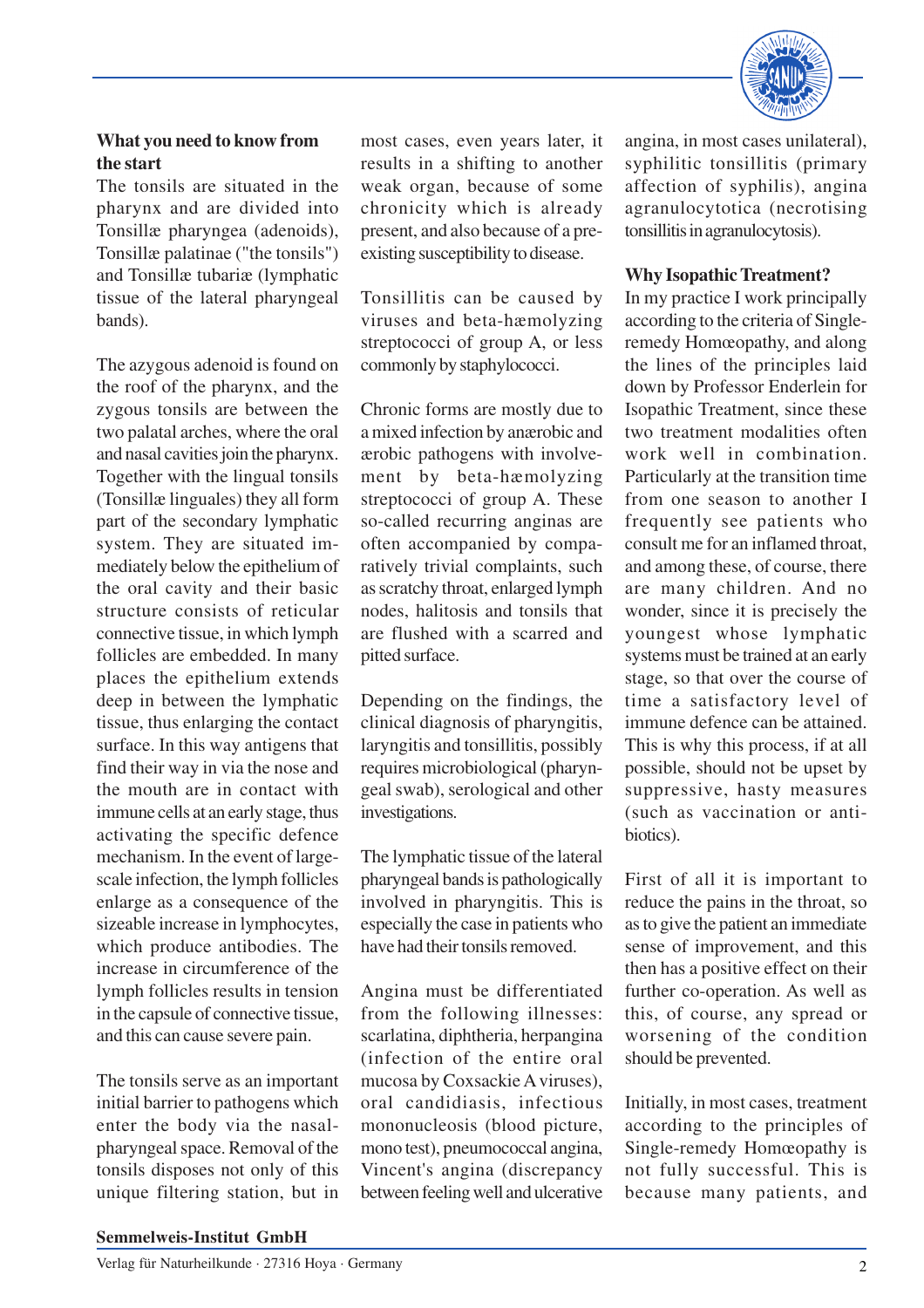

children in particular, on the one hand are unable to describe very many meaningful modalities (e.g. the nature of the pain, laterality, what makes a symptom better or worse, other sensations), and this makes finding the simillimum difficult at the outset. On the other hand, the symptoms are often alternating, or change from one day to the next, often indeed within a few hours, so that homœopathic "fine tuning" will possibly be required.

Г

The aim of Isopathic treatment is the dismantling or downgrading of certain pathogenic growth forms into low-valency micro-organisms, so as to restore the symbiotic balance within the human organism. If the inflammatory components get the upper hand, as regularly happens in the case of angina or tonsillitis, the highly evolved bacterial forms are downgraded and rendered capable of elimination. This also substantially supports the patient in building up his regenerative capabilities.

Of course, alongside this the indicated homœopathic remedy can always be given in parallel, should the picture be clear.

#### **NOTAKEHL as remedy of choice**

Particularly in the acute stage it has proved successful to treat along Isopathic lines. An exceptionally well-proven and successful preparation in this regard is NOTAKEHL (Penicillium chrysogenum), particularly when given initially in capsule form (NOTAKEHL 4X). I have almost

|                                        | <b>Basic plan</b>                                                                                |
|----------------------------------------|--------------------------------------------------------------------------------------------------|
|                                        | 1. Cleansing the milieu, for the entire duration of the treatment:                               |
| <b>ALKALA N Powder</b>                 | at least 1-2 times daily, 1 medicine<br>spoonful in hot water to be drunk on an<br>empty stomach |
| <b>SANUVIS</b> drops                   | 50 drops 3 times a day                                                                           |
| <b>CITROKEHL</b> tablets               | 1 tablet to be sucked 3 times a day                                                              |
| Lymphomyosot (Heel)                    | 15 drops 3 times a day                                                                           |
| 2. Specific regulation (Isopathy)      |                                                                                                  |
| NOTAKEHL 4X capsules                   | 1 once a day for c. 2-3 days, then<br>switch to                                                  |
| NOTAKEHL 5X drops                      | 8-10 drops once a day for a further 8-<br>10 days                                                |
| 3. General Regulation (after #2 above) |                                                                                                  |
| SANKOMBI 5X drops                      | 8 drops 1-2 times a day, from Mon. to<br>Fri                                                     |
| NOTAKEHL 5X drops                      | 8 drops once a day on Sat. and Sun.                                                              |
|                                        | 4. Immunomodulation (begin at same time as #3 above)                                             |
| REBAS 4X capsules                      | 1 once a day for at least 2 weeks                                                                |
| <b>SANUKEHL Strep 6X</b>               | 8 drops once a day, oral or massaged in<br>on alternating days                                   |

#### *Fig. 1: Basic plan.*

always observed immediate good effects from it, particularly a reduction of pain within one day, often just overnight, and continuing improvement of the remaining concomitant complaints. This enables me to surprise the patient with the confident words: "Tomorrow at least the pain in your throat will be better", without having taken too big a risk. It is children, above all, who are happy when something helps them right away ("no pain"), but adults are happy too when they notice their feeling of being ill manifestly waning.

### **Treatment Criteria**

As already mentioned, I normally begin with NOTAKEHL 4X capsules. These capsules are easy to open. I make very effective use of applying the remedy directly to the area of pain. The powder from the opened capsules is sprinkled on to the tonsils or into the pharynx. One does not absolutely have to score a bullseye, but the powder should land very close to the crisis area. The patient lets it work on the mucosa for a while, and then begins to swallow a few times "dry". The longer the powder is retained in the mouth, the better.

In most cases the pain in the throat has disappeared by the next day. Subsequently the difficulty in swallowing and the fever show a clear improvement.